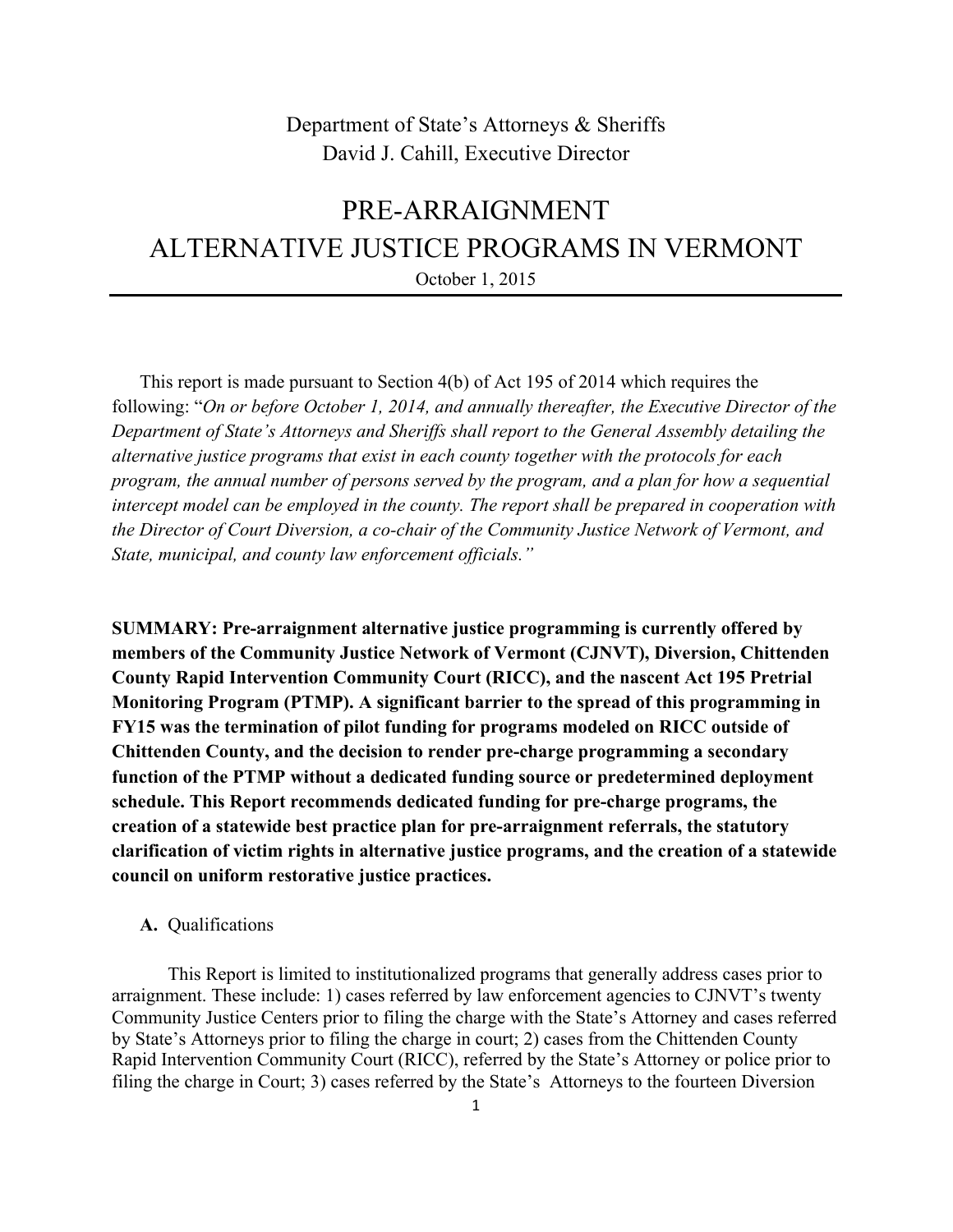Programs, after filing a charge but prior to arraignment; and 4) Pre-Charge Programming offered by the State's Attorneys in cooperation with the Act 195 Pretrial Monitor Program (PTMP). The PTMP is currently in the process of a statewide deployment, and FY16 will be the first year for which annual data can be reported.

This Report does not include other alternative justice programs such as the Adult Treatment Courts that do not address cases prior to arraignment, nor does it consider a variety of other alternative justice programs provided by members of the Community Justice Network of Vermont (CJNVT). These include education, prevention, and community mediation programs, programs serving defendants post-arraignment but pre-conviction, post –conviction without probation, and post-conviction with probation. Likewise, not included in this report are Restorative Reentry Programs offered by CJCs, such as COSA, Reparative Reintegration, or Family Reintegration Conferences. Finally, this Report does not include pre-arraignment resolutions that have not been institutionalized through a program or protocol.

An additional caveat to this Report is that FY15 was a "gap year" by which many of the RICC pilot programs outside Chittenden County had ceased to function for lack of funding, but during which pre-charge programming through Act 195 Pre-Trial Monitors had yet to commence on a statewide basis.

#### **B.** Community-Based Restorative Justice Programs

The Community Justice Network of Vermont ("CJNVT") is a non-profit (501(c)(3)) made up of 20 Community Justice Centers and Community Justice Programs statewide. For a list of member agencies, visit http://cjnvt.org. The CJNVT works to broaden and strengthen community justice and restorative practices through leadership, advocacy, and education. In partnership with the Department of Corrections (DOC), municipalities, and communities across Vermont, the CJNVT supports the delivery of services to youth at risk, victims, communities affected by crime, and those responsible for criminal offences through twenty member Community Justice Centers (CJCs). The member organizations accept direct referrals from police and State's Attorneys, and work with probation and parole to involve communities through programs like reparative probation and others designed to support successful offender re- entry into communities across Vermont. Through intensive support services related to employment, housing, mentoring, and pro social leisure activities, CJNVT members promote individual accountability and work to obtain reparation to victims for the harm they have suffered.

In FY 2015, CJNVT member sites took on 1819 new referrals and involved more than 641 community volunteers who together worked more 21,230 hours. What follows is a table setting forth the services rendered by CJNVT in FY15. The columns pertaining specifically to pre-charge programming are labeled "Pre Charge" and "RICC." "Pre Charge" refers to direct pre-charge referrals (454) from law enforcement and prosecutor entities. "RICC" refers to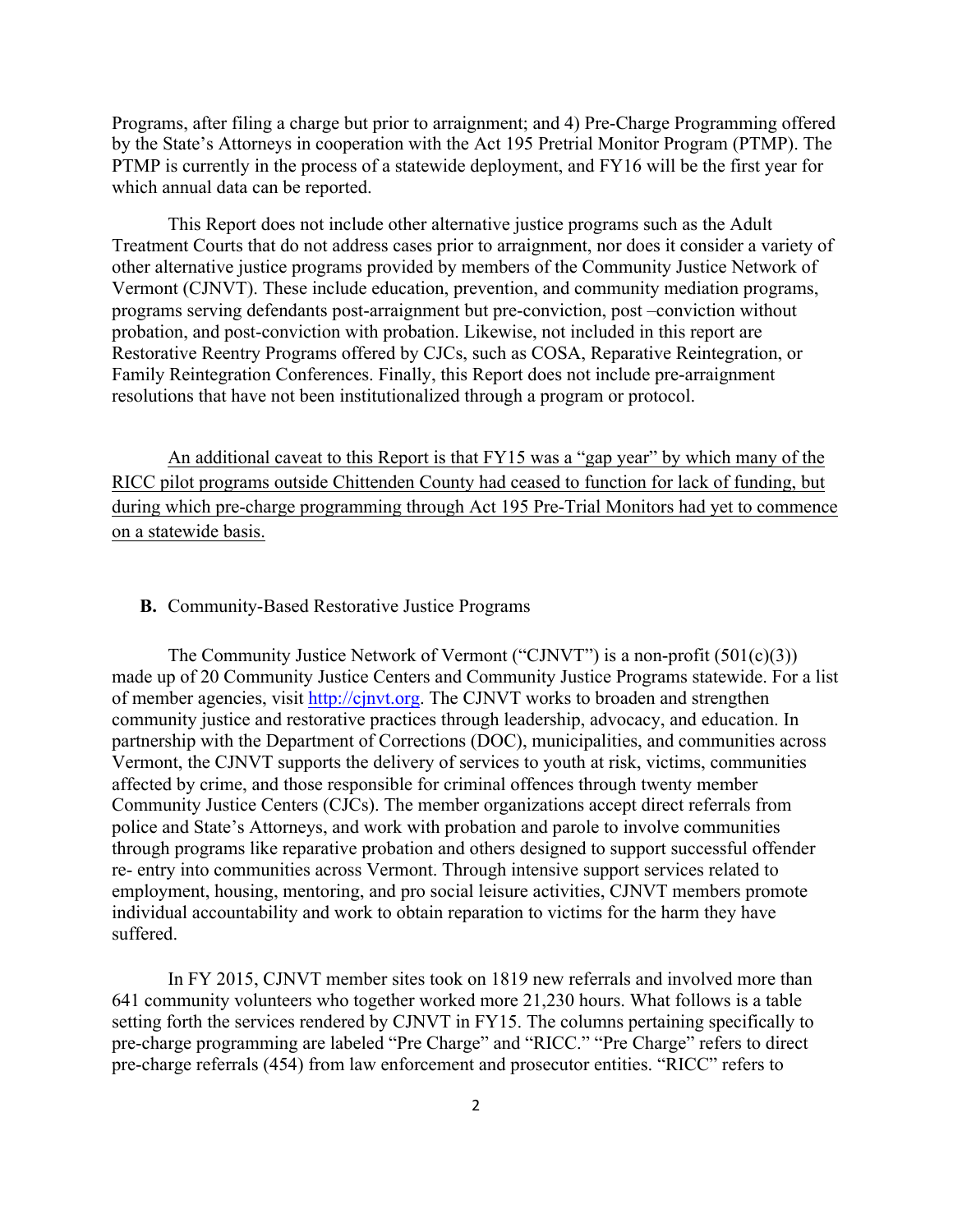collaboration (235) with the State's Attorneys' Rapid Intervention Community Court (RICC). This latter category is an example of discrete pre-charge programming entities working together to provide client services.

| <b>Referral Type</b> |                  |        |            |             |            |                |          |       |  |  |  |
|----------------------|------------------|--------|------------|-------------|------------|----------------|----------|-------|--|--|--|
| County               | <b>Referrals</b> | School | Pre Charge | <b>RICC</b> | Rep w/Prob | Rep w/o Prob   | Civil    | Other |  |  |  |
|                      |                  |        |            |             |            |                |          |       |  |  |  |
| Addison              | 41               | 0      | 0          | 0           | 9          | 32             | $\theta$ | 0     |  |  |  |
| Bennington           | 121              | 45     | 0          | 0           | 39         | 37             | 0        | 0     |  |  |  |
| Caledonia            | 132              |        | 43         | 0           | 56         | 28             | 4        | 0     |  |  |  |
| Chittenden           | 741              | 20     | 280        | 213         | 105        | 4              | 111      | 8     |  |  |  |
| Franklin / GI        | 153              | 3      | 0          | 0           | 89         | 61             | 0        | 0     |  |  |  |
| Lamoille             | 96               | 0      | 15         | 7           | 70         | $\overline{2}$ |          | 0     |  |  |  |
| Orleans              | 57               | 0      | 4          | 0           | 36         | 17             | 0        | 0     |  |  |  |
| Orange               | 10               |        | 0          | 0           | 3          | 5              |          | 0     |  |  |  |
| Rutland              | 43               | 0      |            | 8           | 21         | 13             | 0        | 0     |  |  |  |
| Washington           | 253              | 10     | 80         | 0           | 59         | 87             | 17       | 0     |  |  |  |
| Windham              | 85               | 0      | 13         | 7           | 16         | 31             | 18       | 0     |  |  |  |
| Windsor              | 87               | 0      | 18         | 0           | 24         | 40             |          | 4     |  |  |  |
| <b>Totals</b>        | 1819             | 81     | 454        | 235         | 527        | 357            | 153      | 12    |  |  |  |

Table 1 – Referred Cases to CJNVT Member Organizations By County (FY 2015)<sup>1</sup>

The CJNVT has engaged in three recent initiatives in the last year to improve its services, demonstrate cost effectiveness, and streamline data collection and reporting. The first is CJNVT Accreditation, which is a Quality Assurance program designed in partnership with member organizations, Department of Corrections staff, former Community High School personnel, and former Department of Corrections commissioner John Gorczyk. This process began in 2014 and CJNVT hopes to complete five accreditations by December 31, 2015, and the remaining member organizations by 2018. This process will result in improved programs and more consistent service delivery among CJNVT member organizations.

The second initiative is a Cost Comparison Evaluation to be conducted by the Crime Research Group (CRG). Building on previous external reports conducted by the Vermont Center for Justice Research (VCJR), and the University of Vermont (UVM), this report will compare the costs of programs run by CJNVT member organizations with similar programs run by state agencies. The CJNVT is committed to future external comparative evaluations. These evaluations will test, build on, and allow CJNVT to better integrate what is known about effective community and restorative justice programming to reduce recidivism, respond to

""""""""""""""""""""""""""""""""""""""""""""""""""""""""""""

<sup>&</sup>lt;sup>1</sup> Compiled by Johannes Wheeldon based on data collected by the Department of Corrections from CJCs. Please note: some CJCs operate in more than one county based on local needs, relative geography, or established AHS districts.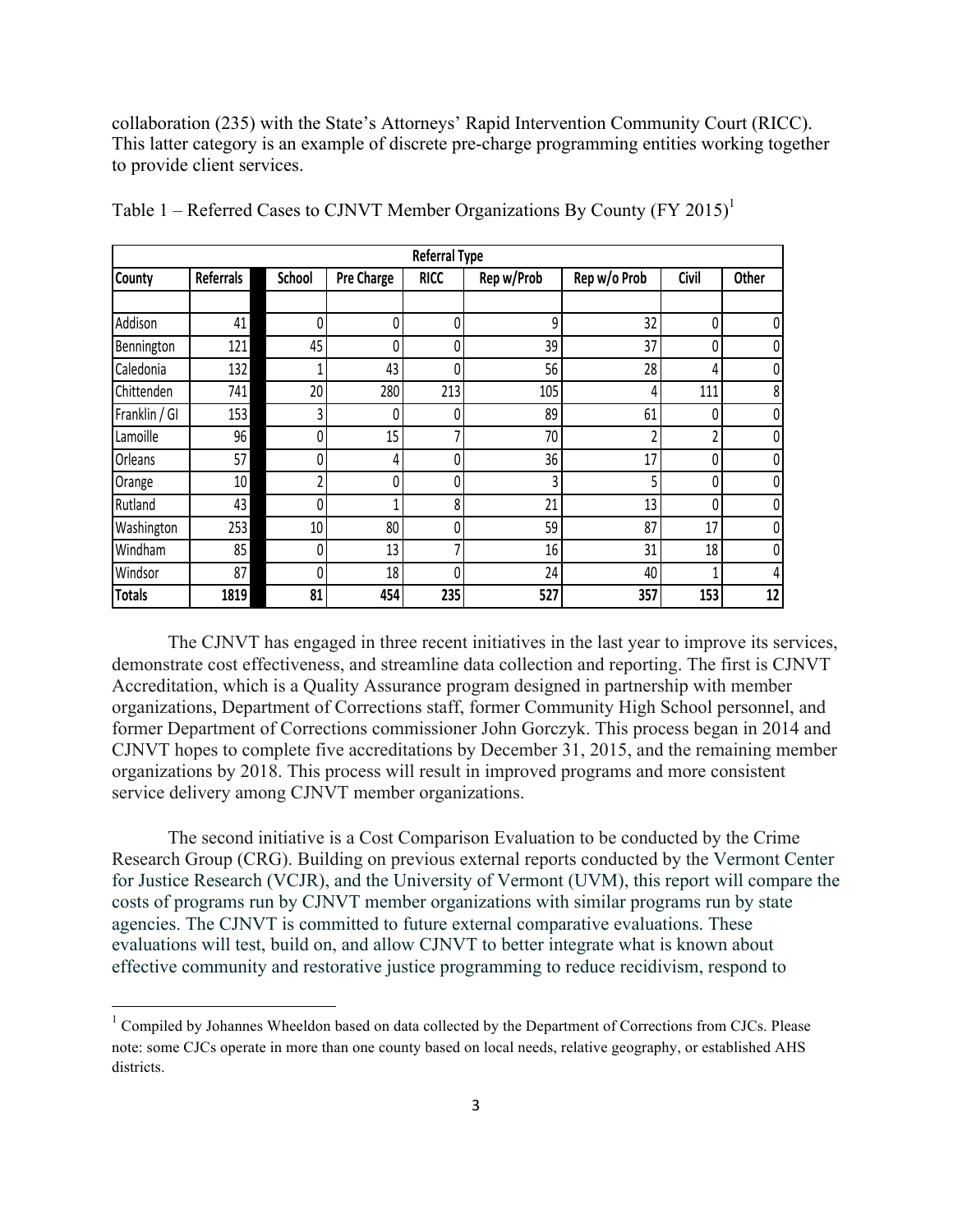victims, and save taxpayer dollars.

Third, the CJNVT in partnership with DOC has entered into a contract for the development of a new database to provide more detailed analysis and reporting about the clients, victims, and communities served by our membership. This database, *Kaleidoscope*, will offer automated access to state agencies and capture a broad range of data on offenders, victim services, and volunteers, as well as local collaborations. It will include customizable modules to serve the needs of each member organization, and be able to quickly respond to requests from State agencies.

Finally, in response to a specific request for a report to the Joint Committee on Corrections Oversight in Section E.338 of the FY 2014 Budget, CJNVT has participated in a number of working groups over the last two years. One group was tasked with proposing a seamless delivery system that provides restorative justice services for appropriate cases. A second group outlined in detail practical steps, including possible structures and funding, that might be taken to support such a delivery system. The CJNVT remains committed to developing strategies for regional collaborations to advance restorative justice throughout Vermont and looks forward to the adoption of previous recommendations and the allocation of funding required to strengthen the coordination of and increase access to community–based restorative justice services.

Through the Collaboration Committee (formerly the Steering Committee), representatives of CJNVT and VACDP have agreed to develop mechanisms to make recommendations to collaborate on projects, share information, training opportunities, and cooperate to expand access to restorative justice programs. Despite the distinct and discrete nature of its constituent existing programs and services, this Committee has sought to demonstrate the benefits of a restorative justice response to crime and harm, streamline the referral process, and encourage best practices within its respective agencies. This work continues.

#### **C.** Diversion

The Vermont Association of Court Diversion Programs (VACDP) is the member organization of Vermont's fourteen court diversion programs. Its mission is to engage community stakeholders in responding to the needs of crime victims, the community, and those who violated the law, holding the latter accountable in a manner that promotes responsible behavior. VACDP members operate three programs: Court Diversion, the Youth Alcohol Safety Program, and the Civil DLS Diversion Program. VACDP's member agencies vary in scope and size; some encompass exclusively Court Diversion programs and others operate as part of a larger "umbrella" agency. For a list of member agencies, visit www.vtcourtdiversion.org. VACDP is a non-profit (501c3) organization designed to promote community-based balanced and restorative justice through effective and creative program services. The association has developed program standards and monitors members' adherence to those standards, in partnership with the Attorney General's Office. Funding to support these programs includes grants from the Attorney General's Office, client fees, and local financial support.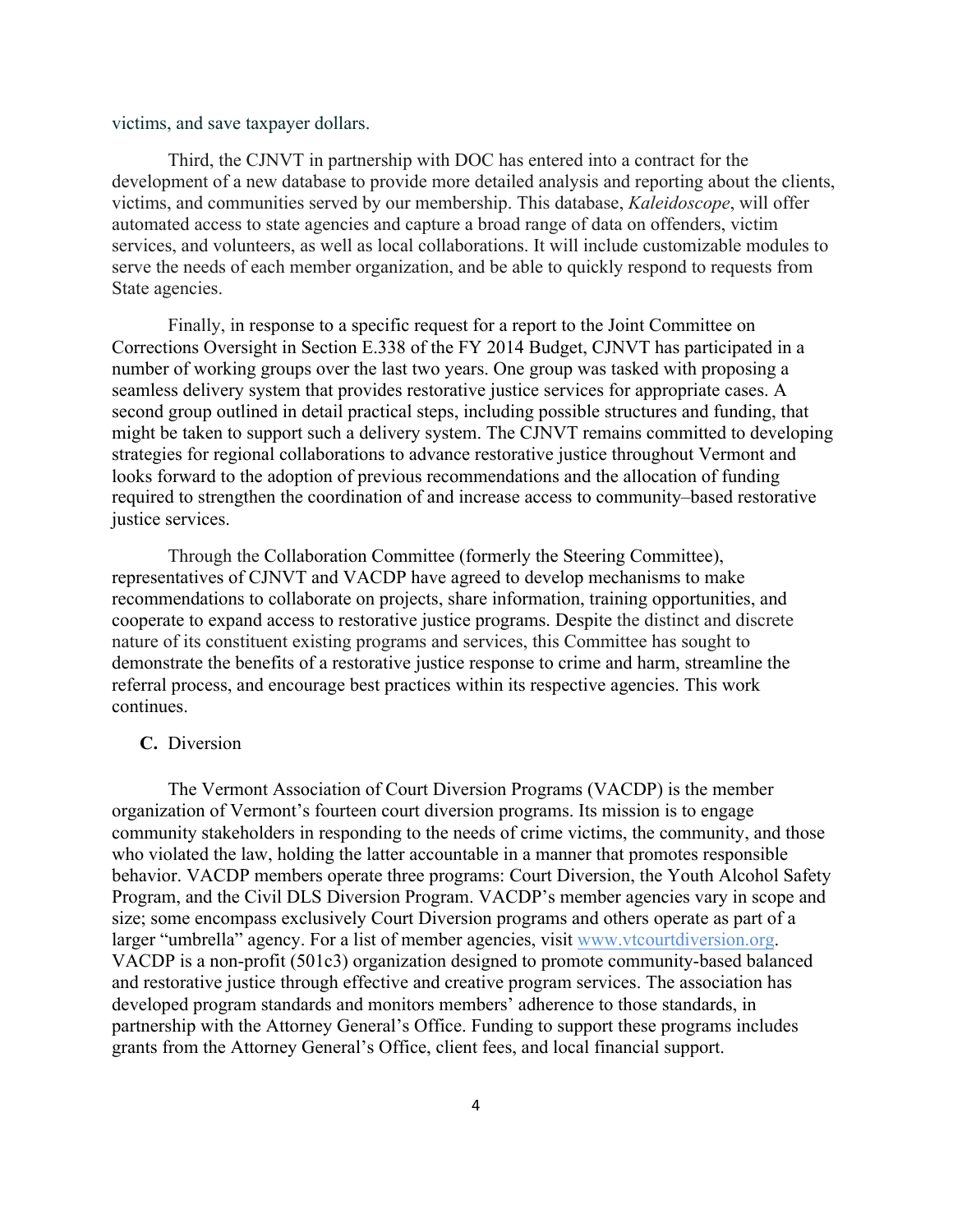#### i. Court Diversion

Vermont law (3 VSA §§163-64) outlines the Court Diversion program. Each State's Attorney, in cooperation with the county program, has developed criteria for the types of offenses and offenders eligible for Diversion; however, the State's Attorney retains final discretion over the referral of each case. Charges referred to Diversion typically include firsttime low-level misdemeanors and felonies, in addition to delinquencies filed in Family Division. Individuals who have previous charges or convictions may be referred in some counties. Diversion accepts only persons against whom charges have been filed and the Court has found probable cause but who are not yet adjudicated.

Participation in Diversion is voluntary and participants must accept responsibility for their actions. Defendants referred to Diversion meet with community members to develop an agreement regarding how to repair the harm caused and address the underlying reasons for the offense. Victims have the opportunity to participate in the process to the degree they desire. Agreements made in the community restorative panel meetings often include restitution payments to the victim, participation in counseling or substance use treatment, letters of apology, and other actions to rebuild trust. Diversion cases are confidential. Upon successful completion, the State's Attorney dismisses the charge, and two years later, provided the State's Attorney does not object, the Court orders the case to be sealed. If a person fails Diversion, the case is returned to the State's Attorney for prosecution.

#### ii. Youth Substance Abuse Safety Program

VACDP'S Youth Substance Abuse Safety Program (YSASP) provides an alternative to the civil court process for youth who violate Vermont's underage alcohol or marijuana laws, as directed by 7 VSA §656 and 18 VSA §4230b. Law enforcement refer youth to the program.

YSASP helps young participants understand the impact on themselves and others of using substances and to lower their risk of future use, while connecting those identified as using at high-risk levels to professional substance use clinicians. Key components of the program are 1) screening for the likelihood of an individual having a substance use problem and 2) using information provided by the youth to engage with him/her in a brief educational intervention, designed to raise the raise the young person's awareness of the risks of substance use and reduce his/her risk of harm. Youth who are found to be at higher risk for substance use meet with a licensed substance use clinician for an assessment. Youth who do not complete the program are issued a civil violation, which may be contested through the Vermont Judicial Bureau. Tickets of successful participants are voided.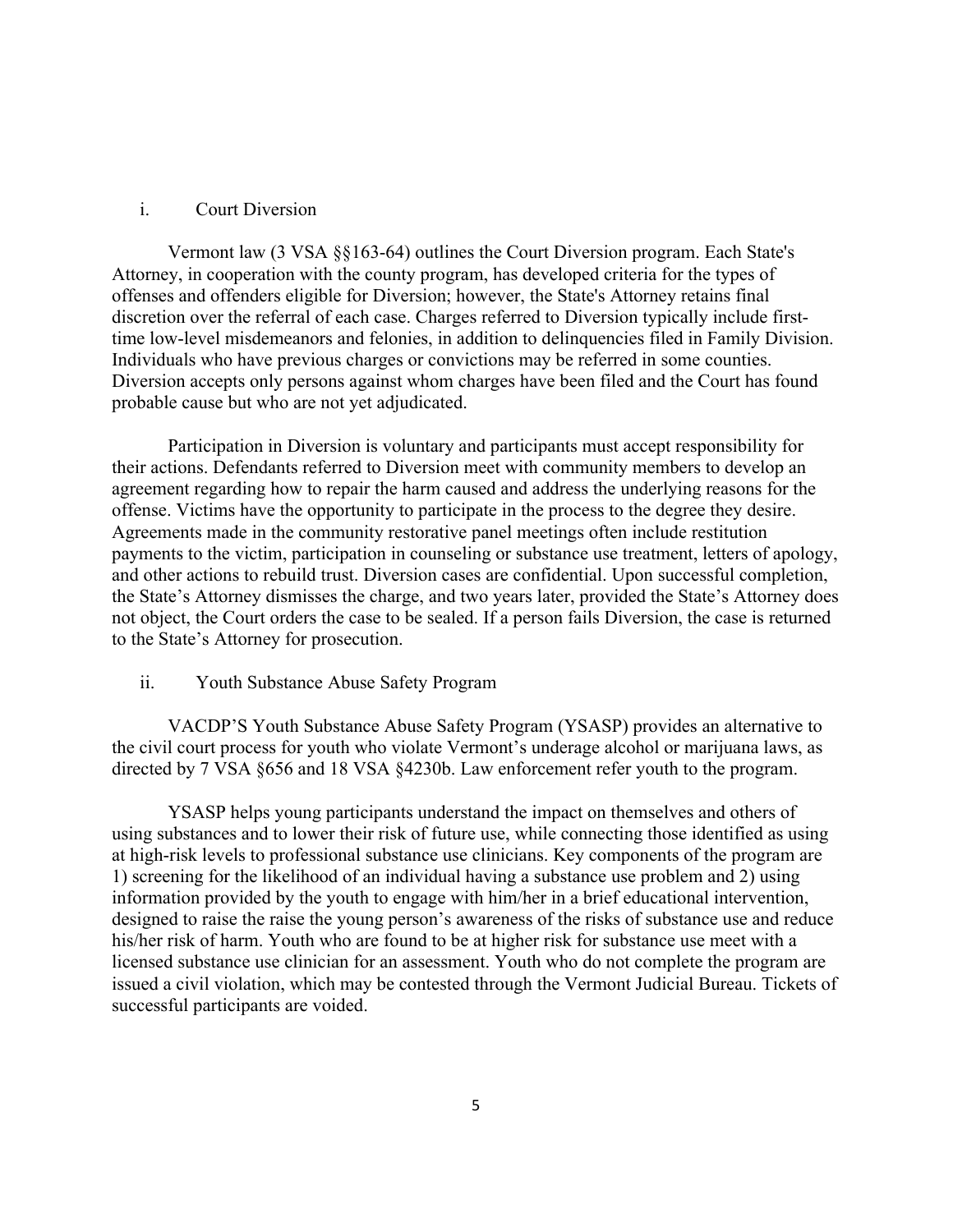#### iii. Civil DLS Diversion Program

The Civil DLS Diversion program, established by Act 147 (2011, Adjourned Session) helps individuals whose drivers' licenses remains suspended because of unpaid fines obtain reinstatement of their licenses to drive as they pay off their debt to the State. Participants work with Diversion staff to develop a contract including a payment plan that is presented to the Vermont Judicial Bureau (VJB) for review. Upon approval by VJB Hearing Officer, the Department of Motor Vehicles (DMV) is notified that the person is in compliance with the VJB. DMV reinstatement requirements must also be met before the person's driver's license is reinstated. Participants may be eligible for a reduction in what they owe depending on their financial situation and may satisfy some of their debt by completing community service or an educational program. Diversion staff help participants navigate the system: they gather and reconcile information from the Vermont Judicial Bureau (VJB) and the Department of Motor Vehicles (DMV), prepare the necessary documents and legal filings for the VJB, connect participants to community supports, and gather and forward payments and certification of community service to the VJB.

| <b>COURT</b><br><b>DIVERSION</b> | AN  | BN  | CA  | $\mathbf{C}$ N | EX | FN  | <b>GI</b> | LE  | <b>OE</b> | <b>OS</b> | <b>RD</b> | WN  | <b>WM</b> | <b>WR</b> | Total |
|----------------------------------|-----|-----|-----|----------------|----|-----|-----------|-----|-----------|-----------|-----------|-----|-----------|-----------|-------|
| Youth                            | 45  | 41  | 15  | 40             |    | 37  | 2         | 15  | 15        |           | 34        | 43  | 41        | 37        | 371   |
| Adults                           | 48  | 101 | 55  | 234            | 9  | 269 | 13        | 51  | 41        | 39        | 111       | 193 | 60        | 121       | 1.345 |
| <b>YSASP</b>                     |     |     |     |                |    |     |           |     |           |           |           |     |           |           |       |
| Tickets handled                  | 179 | 165 | 135 | 964            | 10 | 111 | 6         | 156 | 99        | 91        | 297       | 156 | 194       | 188       | 2.751 |
| <b>DLS</b>                       |     |     |     |                |    |     |           |     |           |           |           |     |           |           |       |
| Persons assisted                 | 23  | 122 | 67  | 139            | 8  | 87  | 3         | 33  | 9         | 63        | 109       | 91  | 73        | 27        | 854   |
| <b>TOTAL</b>                     | 295 | 429 | 272 | 1.377          | 28 | 504 | 24        | 255 | 164       | 198       | 551       | 483 | 368       | 373       | 5.321 |

Table 2: FY15 statistics for Court Diversion, YSASP and DLS Diversion are listed below by county:

#### **D.** State's Attorney's Rapid Intervention Programs

In September, 2010, Chittenden County State's Attorney T.J. Donovan and other stakeholders developed a pre-arraignment program called the Rapid Intervention Community Court or "RICC" Program. RICC began operation as a collective response by the Chittenden County State Attorney, County Law Enforcement and the Burlington Community Justice Center to address the root causes of criminal behavior. The goal of RICC is to screen appropriate cases,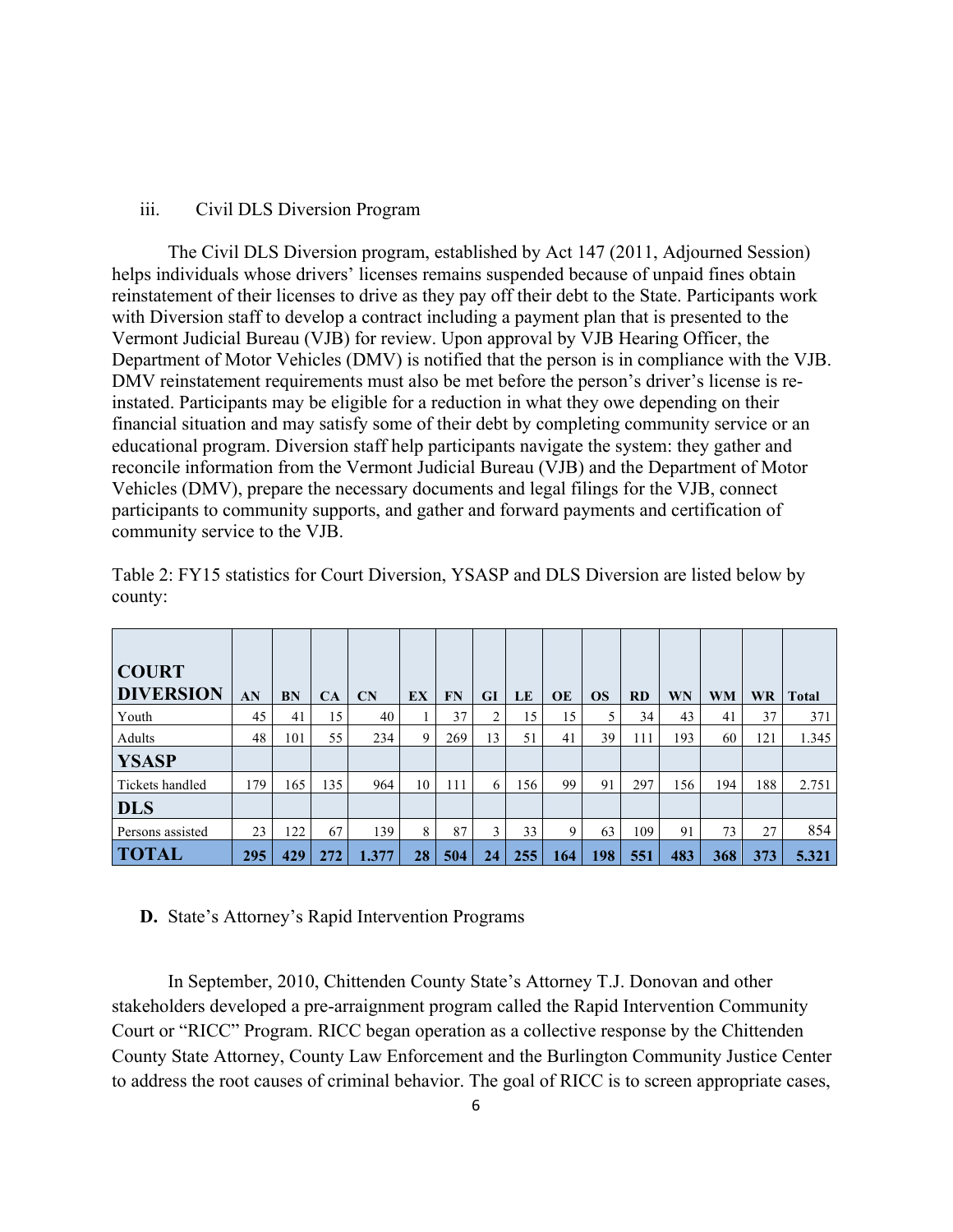conduct a risk/need assessment, and divert the case by linking the individual to the appropriate social service agency. RICC seeks to lower barriers to services and access treatment in an efficient and effective manner. RICC personnel provide support to the individual during the pendency of treatment plan by communicating with the participants and providers and ensuring compliance. Upon successful completion of the proposed agreement by the parties, the Chittenden County State's Attorney's Office "CCSA" will not file the criminal charge. The goal is twofold: enhance public safety by addressing the root cause of criminal behavior thereby preventing future crimes and saving taxpayer money.

The appropriateness of cases referred depends on the nature of the criminal charge. Cases that are automatically ineligible for referral are sex offenses, intimate domestic violence offenses, drug dealing/selling offense, violent offenses, to include but not limited to aggravated assaults, assaults & robbery, burglary, embezzlement and driving offenses. There are no exclusions for age or prior criminal record. Screening for mental health is done to ensure competency to complete the RICC program or whether more intensive services are required. All cases referred are done so at the sole discretion of the CCSA office.

The CCSA considers service providers an equal partner in its effort to make a Chittenden County a safe and vibrant community. In order to lower barriers to access services and maximize treatment options, RICC seeks to bring the "community" into the courthouse by creating embedded services that are comprehensive and immediately accessible. RICC uses the Ohio Risk Assessment System ("ORAS"). The ORAS is a validated risk assessment tool and is used to make informed, evidence-based decisions regarding eligibility and appropriateness of services.

A preliminary study done by the Vermont Center for Justice Research showed that, out of the first 674 participants in the Chittenden RICC program, only 7.4% were reconvicted of a crime after successfully completion of the program. To date RICC has seen more than 1785 clients. In FY15, Chittenden RICC handled cases involving 346 individuals.

Between 2010 and 2014, pre-charge programs modeled after Chittenden RICC were deployed by State's Attorneys in Addison, Lamoille, Rutland and Windham Counties using pilot funds. When the funding disappeared, so did the programs. By the end of FY15, Chittenden was the only RICC-style program remaining in operation. It is the State's Attorneys' understanding that the gap created by the disappearance of RICC pilot funding is intended to be filled by precharge programming organized in collaboration with the Act 195 Pre-Trial Monitoring Program (PTMP). Because the PTMP was in the process of being deployed in FY15, it is simply too early to tell whether the gap has been filled.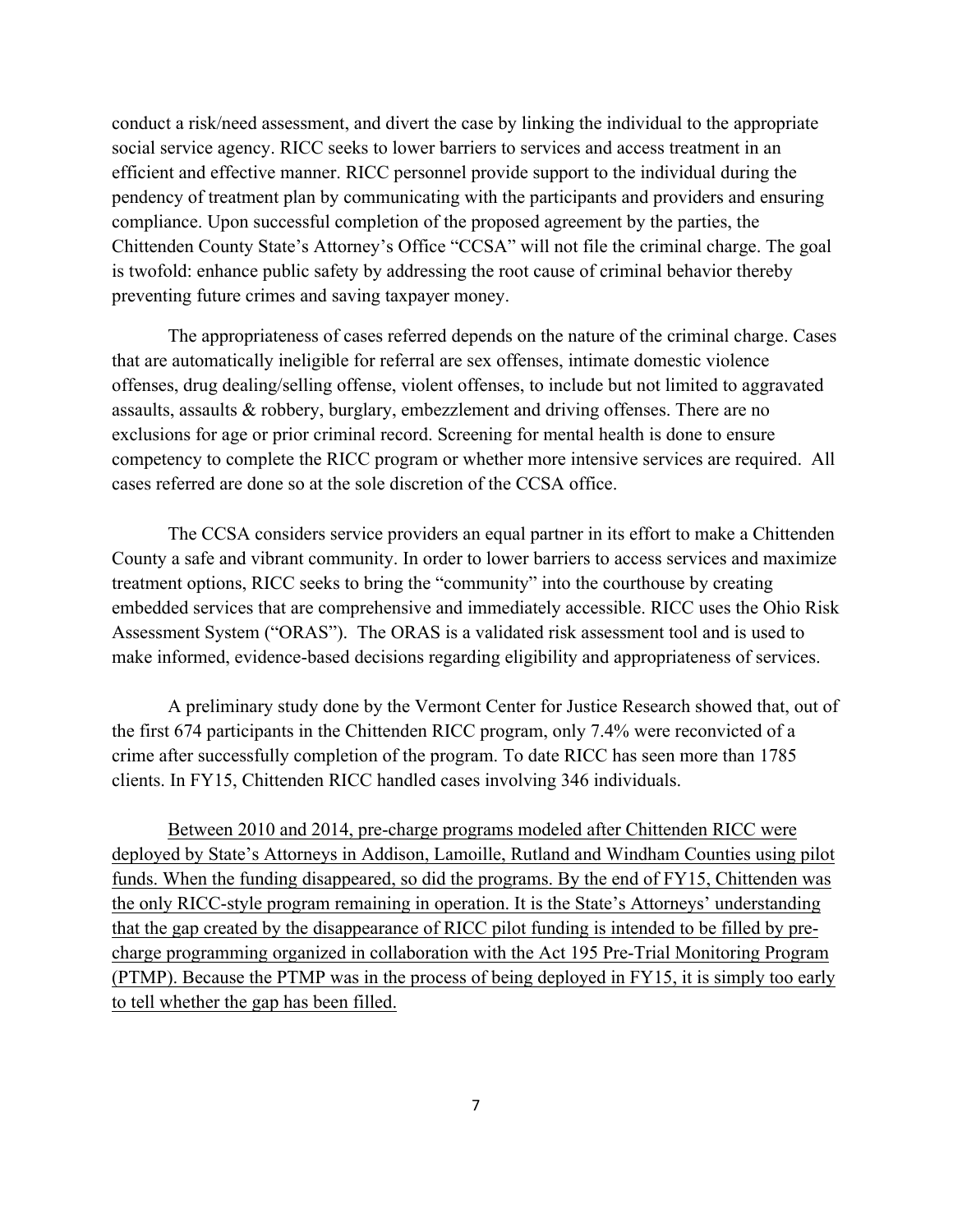### **E.** Pre-Charge Programming Under the Auspices of the Act 195 Pretrial Monitoring Program (PTMP)

2014 Vermont Laws 195 ("Act 195") established the Pretrial Monitor Program (PTMP) to provide standardized risk screening and needs assessment information to criminal court judges at the time of arraignment to better inform decisions regarding pretrial conditions of release, bail, and detention status. Act 195 contemplated that each court would have a Pretrial Monitor (PTM) who would not only complete the aforementioned pre-arraignment screening and assessment, but also work with the defendant during the time between arraignment and trial to address identified areas of need and monitor compliance with court-ordered conditions. Additionally, Act 195 intended that the PTMs be made available to administer pre-charge alternative justice programming on behalf of the State's Attorneys. Either by design or omission, Act 195 did not provide any specific programmatic guidance or funding for the development of State's Attorneybased pre-charge programming.

FY15 was a transition year during which the PTMP was partially deployed and several PTMs were hired (the details of the PTMP deployment are beyond the scope of this report). Recognizing that the primary function of the PTMP is *pretrial services for the court*, in many instances the secondary function of establishing PTM-based pre-charge programming had not yet been realized in FY15. That said, the State's Attorneys and PTMP have made significant progress in establishing the necessary groundwork for pre-charge programming. The State's Attorneys and PTMP collaborated in FY15 to promulgate model guidelines, model participant contracts, and model MOUs for individual county pre-charge programs. The model guidelines recognize the PTM's role as the "hub" of the pre-charge program, with the potential to refer clients to community partner "spokes" to address areas of need identified by the same standardized screening and assessment tools used in the pre-trial program.

**F.** Sequential Intercept Model

The sequential intercept model provides a framework to organize strategies to link individuals with necessary services at intercept points in the criminal justice system. At present, members of CJNVT provide community-based programs and services at every intercept point. The programs described in this report occupy the intercepts prior to arraignment, including the initial contact with police and the initial review by the prosecutor. Vermont's long-term goal should be to develop a robust, statewide alternative justice infrastructure, so that at any interceptpoint in the system, from initial police contact through post-judgment, the individual has access to the appropriate programming via a seamless integrated system. This will lead to the most efficient and effective outcomes for the criminal justice system.